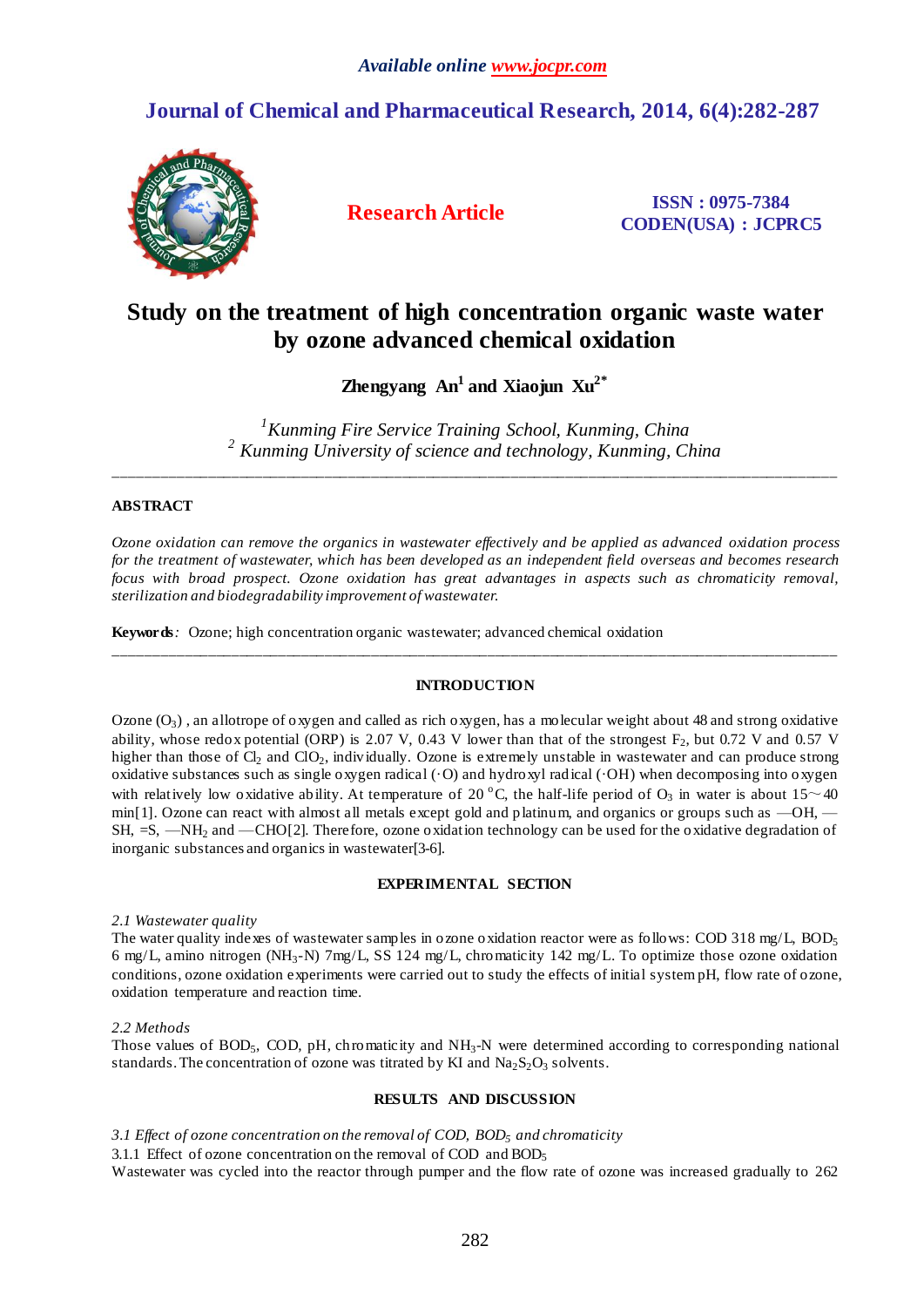mg/L according to the actual volume of reactor. When the flow rate reached stable, ozone was charged into the experimental reactor and the wastewater was sampled every period of time to detect items such as pH, COD, BOD<sub>5</sub> and chromaticity.

*\_\_\_\_\_\_\_\_\_\_\_\_\_\_\_\_\_\_\_\_\_\_\_\_\_\_\_\_\_\_\_\_\_\_\_\_\_\_\_\_\_\_\_\_\_\_\_\_\_\_\_\_\_\_\_\_\_\_\_\_\_\_\_\_\_\_\_\_\_\_\_\_\_\_\_\_\_\_*

The change of COD and BOD<sub>5</sub> of wastewater output at different concentrations of ozone was shown in Figure 3-1.

According to those data in Figure 3-1, the drop of COD in wastewater increased with the consumption of ozone, as well as the increase of BOD<sub>5</sub>. When the concentration of ozone was 235 mg/L, COD decreased from 318mg/L to  $152 \text{mg/L}$ , BOD<sub>5</sub> increased from 6mg/L to 72 mg/L and the value of BOD<sub>5</sub>/COD was 0.37. While the concentration of ozone was  $262mg/L$ , the value of wastewater COD dropped from 318 mg/L to 179 mg/L, BOD<sub>5</sub> increased from 6mg/L to 84mg /L and BOD<sup>5</sup> /COD was 0.5. Therefore, biodegradability of wastewater after ozone oxidation can be improved greatly through the increase of ozone consumption [7]. The reason for this is that organics with large molecules and uneasy to be oxidized tend to be decomposed into small molecules such as aldehyde, ketone and carboxyle acid through increasing ozone consumption, which are easy to be degraded further by microorganism.

The concentration of ozone used in this study was  $1/20~\sim 1/10$  of those reported in previous literatures. Hence, improvement of the ozone oxidation efficiency and biodegradability of wastewater can have influence on the practical engineering application to some extent in future.



**Figure 3-1 Changes of CO D and BO D<sup>5</sup> at different concentrations of ozone**

3.1.2 Effect of ozone concentration on the removal of chromaticity The removal rates of chromaticity at different ozone concentrations were listed in Figure 3-2.



**Figure 3-2 Effect of ozone concentration on chromaticity removal**

According to Figure 3-2, the removal rate of chromaticity was increased with ozone consumption. When the concentration of ozone was  $136 \text{ mg/L}$ , the chromaticity of wastewater was about 40 (dilution times), reaching the requirement in the national standard for the pollution control of [municipal solid waste landfill](javascript:showjdsw() (GB16889-2008). In case of ozone concentration 235 mg/L, the chromaticity of water was about 10 (dilution times). When the concentration of ozone was 136 mg/L, the chromaticity of water was about 8 (dilution times). Subsequently, the removal rate of chromaticity remained almost stable with further increase of ozone consumption. Judging from the decrease of chromaticity removal, it seems that ozone oxidation process has a higher efficiency than coagulation process, which is similar to those results of some researchers.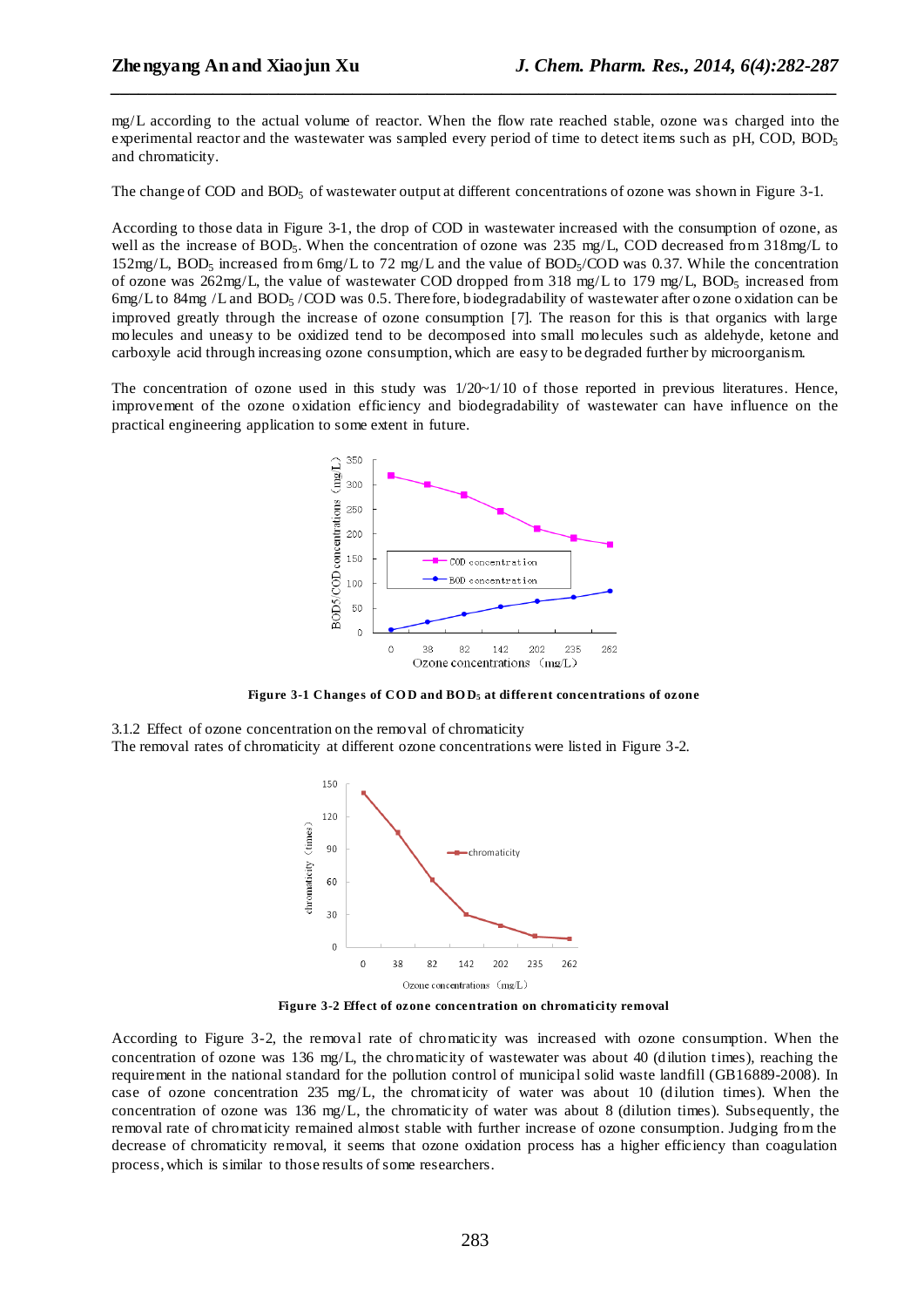*3.2 Effects of oxidation time on the removal rates of COD and chromaticity*

3.2.1 Effect of reaction time on the treatment of COD

Under conditions of ozone concentration 262 mg/L and pH 7.51, COD of output wastewater after ozone oxidation for different periods of time was detected to study the effect of oxidation time. The result was shown in Figure 3-3.

*\_\_\_\_\_\_\_\_\_\_\_\_\_\_\_\_\_\_\_\_\_\_\_\_\_\_\_\_\_\_\_\_\_\_\_\_\_\_\_\_\_\_\_\_\_\_\_\_\_\_\_\_\_\_\_\_\_\_\_\_\_\_\_\_\_\_\_\_\_\_\_\_\_\_\_\_\_\_*



Figure 3-3 Effect of ozone oxidation time on the removal of COD of wastewater

As shown in Figure 3-3, COD of wastewater decreased gradually with oxidation time, especially in the original stages, the decrease of COD was significant, while the decrease rate turned out to be slow subsequently. The decrease of COD was due to the decomposition of organics caused by ozone oxidation, but there are still other organics in wastewater, which are not easy to be oxidized by ozone. Therefore, COD varied little in the later treatment stages. This proves that there exists an optimum oxidation time for the best oxid ation efficiency during removal of organics by ozone oxidation. Since the COD removal rate reached 43.71 %, it is obvious that the optimum oxidation time was 30 min.

3.2.2 Effect of oxidation time on the removal of chromaticity

Under conditions of ozone consumption 262 mg/L and solvent pH 7.51, removal rates of chromaticity of wastewater after treatment for different periods of time were detected and the result was shown in 3-4.



**Figure 3-4 Effect of ozone oxidation time on the removal of chromaticity**

It can be seen in Figure 3-4 that the chromaticity of water reduced with oxidation time. Especially in early ozone oxidation stages, this decrease was significant. Afterwards, the rate became slow. The reason for this is that ozone degraded some organics in the wastewater, however, there were other un-degradable organics, leading the variation of chromaticity became smaller and smaller. It can be concluded that there is an optimum oxidation time for the treatment of wastewater using ozone. According to the data and Figure 3-4, this optimum oxidation time is 30min. In this case, the value of chromaticity dropped from 142 mg/L to 8 mg/L and the removal rate of chromaticity reached 94.37%.

#### *3. 3 Effects of pH on the removals of COD and chromaticity*

#### 3.3.1 Effect of pH on the removal of COD

The effect of pH on the removal of COD under conditions of ozone consumption 262 mg/L and oxidation time 30min was shown in Figure 3-5.

In Figure 3-6, the efficiency of COD removal was improved with pH of wastewater. The possible reason for this is that ozone can produce stronger oxidative substance hydroxyl radical (OH) in basic environment, which can accelerate the oxidation of un-biodegradation organics. Therefore, quick lime was applied and added into the wastewater to adjust pH value and study the effect of pH on the removal of COD. However, the difference between COD removal rates at pH 10.2 and pH 7.51 was within 15 %. Furthermore, the oxidation efficiency is usually high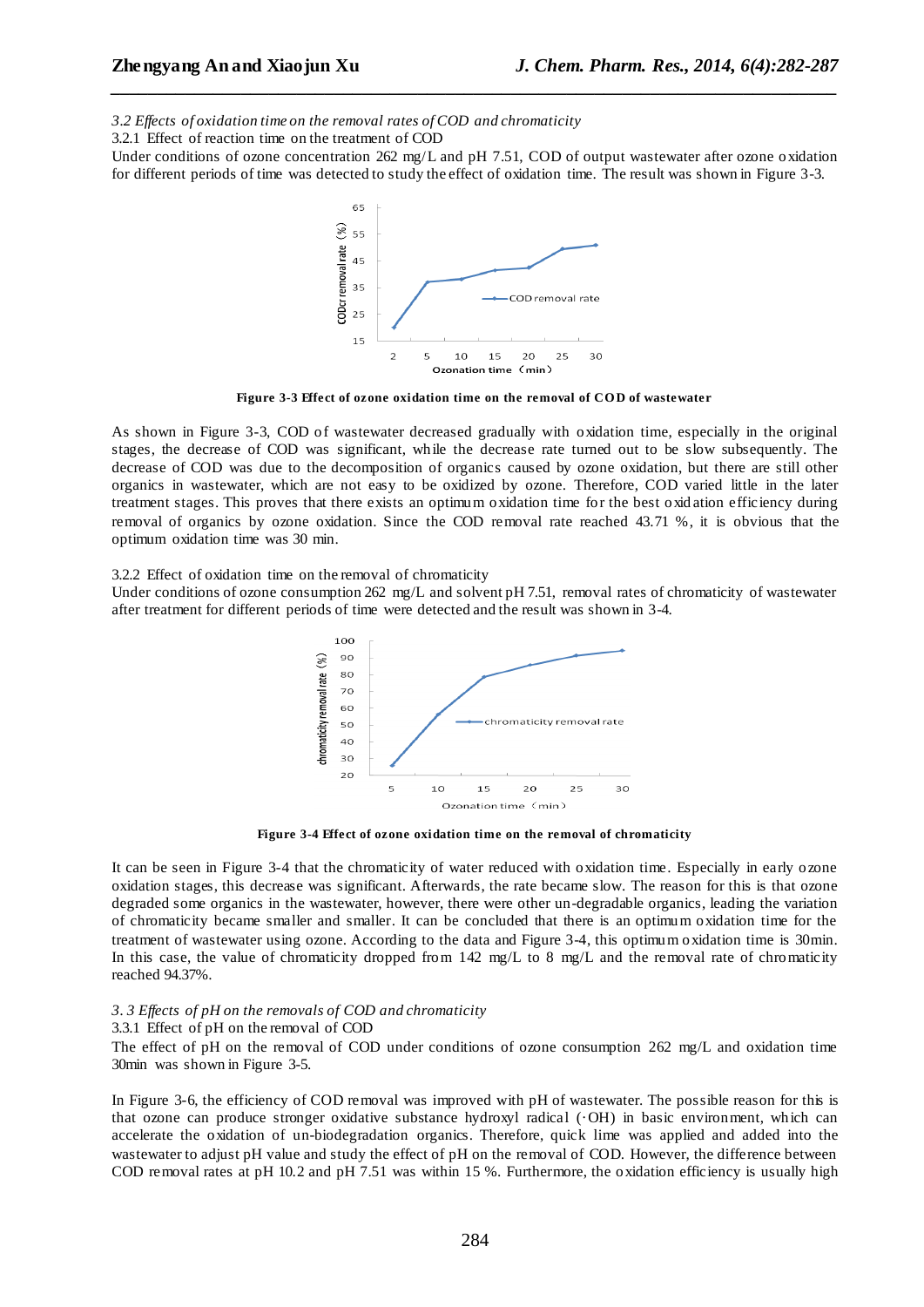at the beginning and has small difference no matter pH high or slow. Hence, pH was kept 7.51 during the treatment of wastewater.

*\_\_\_\_\_\_\_\_\_\_\_\_\_\_\_\_\_\_\_\_\_\_\_\_\_\_\_\_\_\_\_\_\_\_\_\_\_\_\_\_\_\_\_\_\_\_\_\_\_\_\_\_\_\_\_\_\_\_\_\_\_\_\_\_\_\_\_\_\_\_\_\_\_\_\_\_\_\_*



**Figure 3-5 Effect of pH on the removal rate of CO D**

3.3.2 Effect of pH on the removal of chromaticity

The effect of pH on the removal of chromaticity was studied under conditions of ozone consumption 262 mg/L, oxidation time 30min and the result was shown in Figure 3-6.



**Figure 3-6 Effect of pH on the removal rate of chromaticity**

According to Figure 3-6, the efficiency of chromaticity removal was improved with pH. The reason for this is that ozone can produce stronger oxidative substance hydroxyl radical (OH) in basic environment, which can accelerate the oxidation of un-biodegradation organics. Therefore, to study the effect of pH on the removal of chromaticity, quick lime was applied and added into the wastewater to adjust the pH value. However, the difference between chromaticity removal rates at pH 10.2 and pH 7.51 was within 15%. Furthermore, no matter how much the solvent pH is, the oxidation efficiency is usually high at the beginning and the difference is small. So, pH was kept 7.51 during the treatment of wastewater.

#### *3.4 Effects of temperature on the removal of COD and chromaticity*

Under conditions of ozone intake flow rate  $262mg/L$ , pH 7.51 and oxidation time 30 min, the removal rates of COD and chromaticity at 5 °C, 15 °C, 25 °C, 35 °C and 45 °C were detected individually to study the effect of temperature. 3.4.1 Effect of temperature on the removal of COD

The removal rates of COD at different temperatures were shown in Figure 3-7.



**Figure 3-7 Effect of oxidation temperature on the removal of CO D**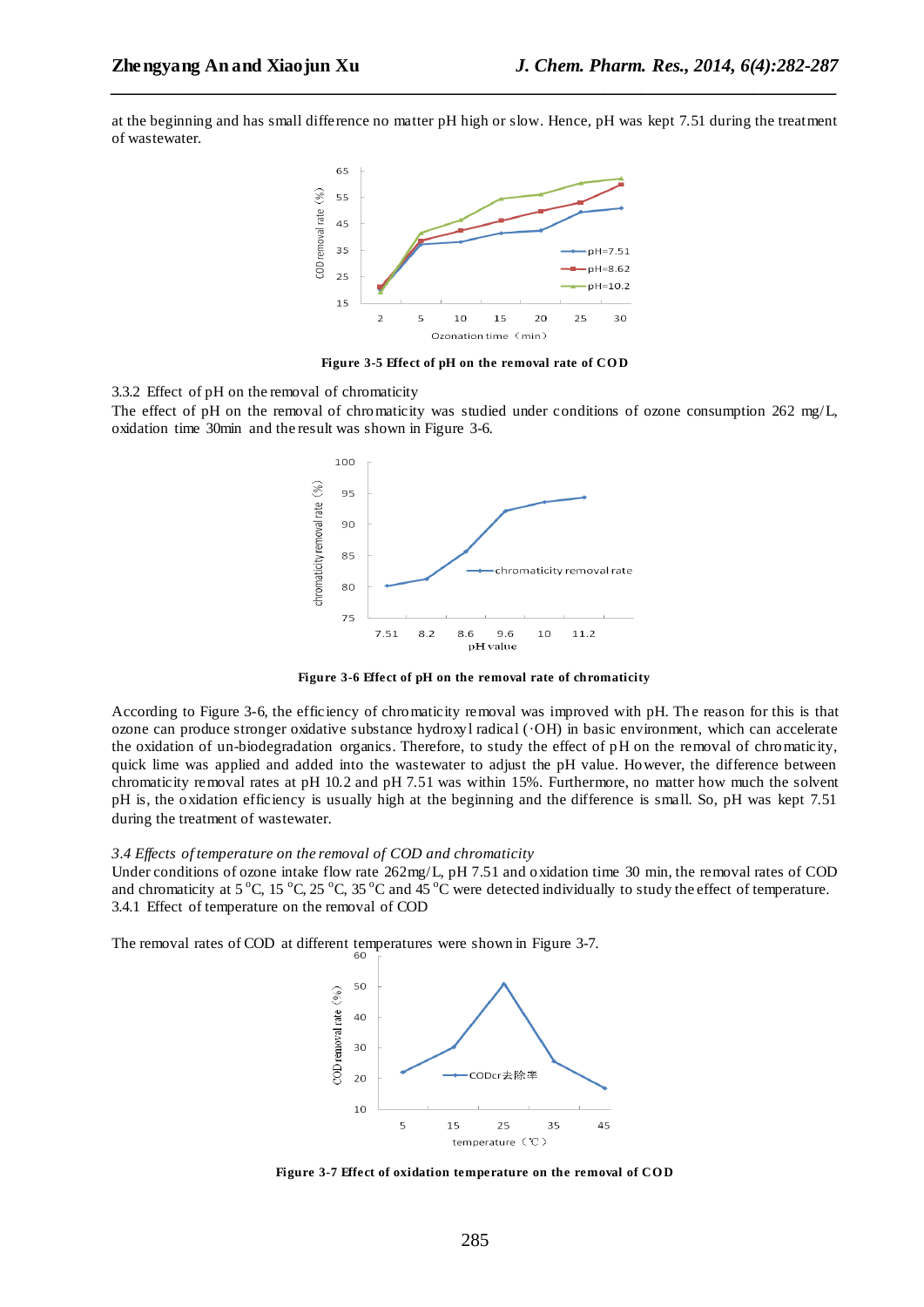The removal rate was 22.16 % at 5  $^{\circ}$ C and increased to 50.86 % at 25 $^{\circ}$ C. With further increase of temperature, the removal rate of COD reduced and reached 16.87% at  $45^{\circ}$ C, which proves that temperature has significant influence on the removal of COD. Therefore, the temperature was controlled within a range from  $15^{\circ}$ C to  $25^{\circ}$ C in this study.

*\_\_\_\_\_\_\_\_\_\_\_\_\_\_\_\_\_\_\_\_\_\_\_\_\_\_\_\_\_\_\_\_\_\_\_\_\_\_\_\_\_\_\_\_\_\_\_\_\_\_\_\_\_\_\_\_\_\_\_\_\_\_\_\_\_\_\_\_\_\_\_\_\_\_\_\_\_\_*

3.4.2 Effect of temperature on the remove of chromaticity The results of chromaticity removal rates at different temperatures were presented in Figure 3-8.



**Figure 3-8 Effect of temperature on the removal of chromaticity**

The removal rates of chromaticity were 77.13 % and 80.21 % at temperatures  $5^{\circ}$ C and  $25^{\circ}$ C, respectively. With further increase of temperature, the removal rate reduced and reached 72.75 % at 45  $^{\circ}$ C. Hence, oxidation temperature was selected at around 25 °C.

#### **RESULTS AND DISCUSSION**

#### *4.1 Effect of ozone oxidation on the biodegradability of wastewater*

Since ozone can destruct structures of large molecule organics into small molecules which can be further degraded by biodegradation, the biodegradability of wastewater can be improved effectively. The variation of biodegradability with oxidation time was recorded under conditions of wastewater pH 7.51 and ozone concentration 262 mg/L to effect of ozone oxidation.

As shown in Figure 3-9, the biodegradability of wastewater was improved significantly and reached the highest value when oxidation time was 30 min.

Due to the amount increase of substances easy for biochemical degradation and the decrease of toxicity caused by ozone oxidation, the value of BOD<sub>5</sub>/COD (B/C) increased gradually from 0.02 to 0.47 with the time, reaching the maximum value after 30 min ozone oxidation. The reason for the decrease of B/C after 30 min was that oxidation time was too long and ozone degraded those substances easy for biodegradation.



**Figure 3-9 Effect of ozone o the biodegradability of wastewater**

*4.2 Analysis of water quality after ozone oxidation*

Water quality indexes of wastewater after ozone oxidation were listed in Table1.

**Table1 Characteristics of wastewater after treatment by ozone oxidation**

| Quality index | $\rm{COD}$ | BOD <sub>5</sub> | $NH_{3}-N$ | тp           | SS     | pH    | Chromaticity     |
|---------------|------------|------------------|------------|--------------|--------|-------|------------------|
|               | (mg/L)     | (mg/L)           | (mg/L)     | (mg/L)       | (mg/L) |       | (dilution times) |
| Value         | 179        | 84               |            | not detected |        | 6.92  |                  |
| Limit value   | -00        | 30               |            |              | 30     | $- -$ | 40               |